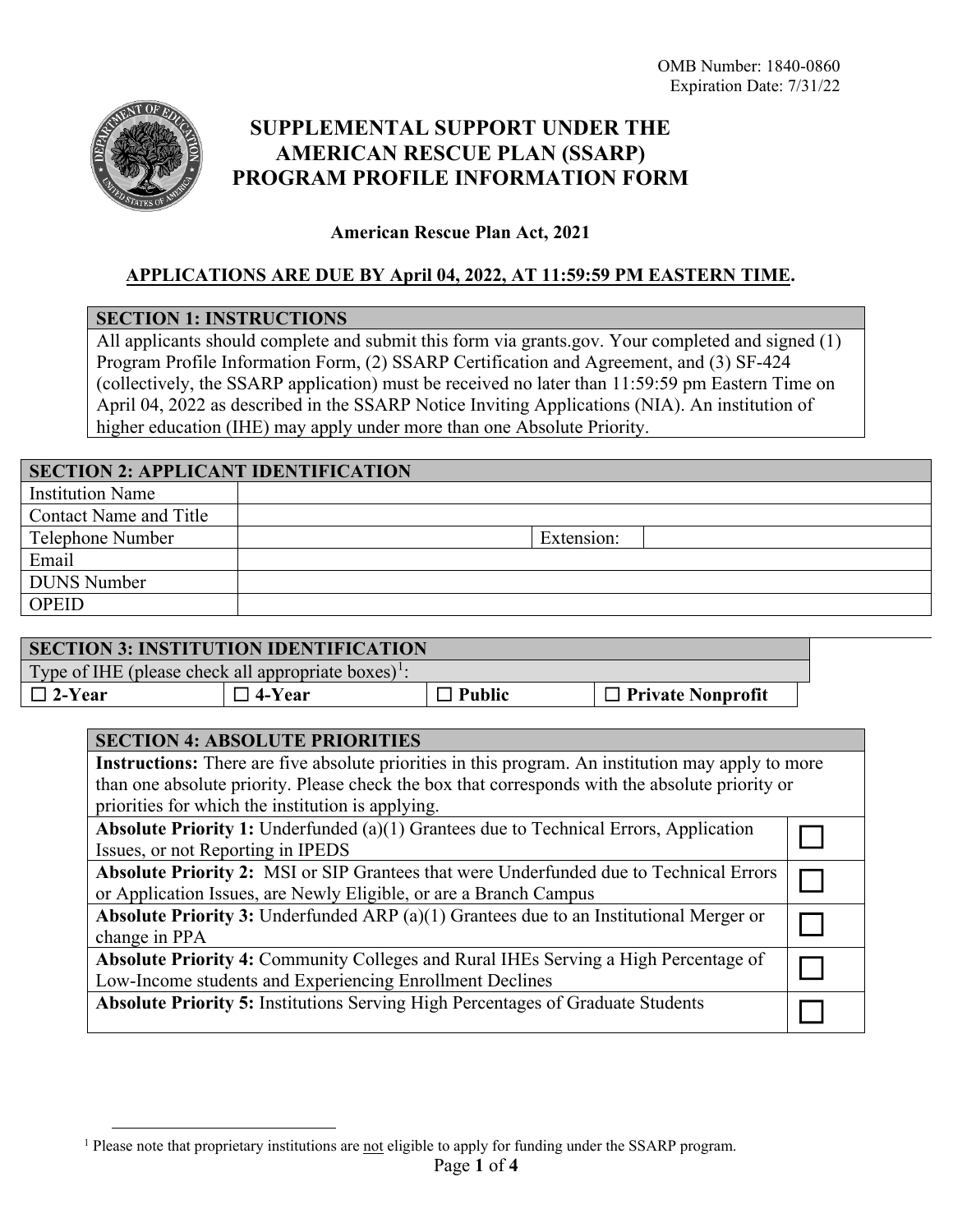## **SECTION 5: ADDITIONAL INFORMATION FOR ABSOLUTE PRIORITIES**

**Instructions:** Applicants may be required to submit additional information to complete their application. Please find the Absolute Priority below that corresponds with the one marked in Section 4 and review the instructions to determine if your institution must submit additional information.

| Absolute Priority 1: Please complete the below.                 |                                  |           |  |
|-----------------------------------------------------------------|----------------------------------|-----------|--|
| 1(a): Institution was on CRRSAA (a)(1) allocation table but did | $\mathbf{Y}$ es: $\mathbf{\Box}$ | $\bf No:$ |  |
| not successfully apply.                                         |                                  |           |  |

**1(b):** Institution did not receive an allocation under ARP (a)(1) because it did not report 2018/19 data in IPEDS. No additional information is needed if your institution reported 2019/2020 in IPEDS. The Department will use 2019/20 IPEDS and FSA Pell Volume data to calculate awards.

Institutions do not need to fill out the table below unless they believe the IPEDS data would not capture their need (e.g., the institution did not report data for 2019/20 IPEDS). Institutions that do fill out the table below should provide a short description explaining any discrepancy between these data and that of IPEDS and FSA Pell volume data.

| <b>Full-time</b><br>Equivalent<br>(FTE)<br><b>Enrollment</b><br>$(2019-2020)$ : | <b>Total</b><br><b>Enrollment</b><br>$(2019-2020)$ : | <b>Full-time</b><br>Equivalent<br>(FTE) Pell<br>Recipient<br><b>Enrollment</b><br>$(2019-2020)$ : | <b>Total Pell</b><br>Recipient<br><b>Enrollment</b><br>$(2019-2020)$ : | <b>Percent of total</b><br>enrollment<br>exclusively<br>enrolled in<br>distance<br>education as of<br><b>Fall 2019:</b> | <b>Percent of Pell</b><br>recipients<br>exclusively<br>enrolled in<br>distance<br>education as of<br><b>Fall 2019:</b> |
|---------------------------------------------------------------------------------|------------------------------------------------------|---------------------------------------------------------------------------------------------------|------------------------------------------------------------------------|-------------------------------------------------------------------------------------------------------------------------|------------------------------------------------------------------------------------------------------------------------|
|                                                                                 |                                                      |                                                                                                   |                                                                        |                                                                                                                         |                                                                                                                        |
|                                                                                 | <b>Explanation of Alternative Data:</b>              |                                                                                                   |                                                                        |                                                                                                                         |                                                                                                                        |

| <b>Absolute Priority 2:</b> Please mark the program(s) for which the IHE meets the criteria.                                                                                                       |                                 |  |  |  |
|----------------------------------------------------------------------------------------------------------------------------------------------------------------------------------------------------|---------------------------------|--|--|--|
| 2(a): Applicant gained additional eligibility:                                                                                                                                                     |                                 |  |  |  |
| <b>HEERF ARP</b> (a)(2) Program                                                                                                                                                                    | <b>Check All That Apply</b>     |  |  |  |
| Strengthening Institutions Program (SIP)                                                                                                                                                           |                                 |  |  |  |
| Alaska Native and Native Hawaiian-Serving Institutions (ANNH)                                                                                                                                      |                                 |  |  |  |
| Predominantly Black Institutions (PBI)                                                                                                                                                             |                                 |  |  |  |
| Native American-Serving Nontribal Institutions (NASNTI)                                                                                                                                            |                                 |  |  |  |
| Asian American and Native American Pacific Islander-Serving<br>Institutions (AANAPISI)                                                                                                             |                                 |  |  |  |
| Developing Hispanic-Serving Institutions (HSI)                                                                                                                                                     |                                 |  |  |  |
| Promoting Postbaccalaureate Opportunities for Hispanic<br>Americans (PPOHA)                                                                                                                        |                                 |  |  |  |
| $2(b)$ : Applicant was on CRRSAA (a)(2) allocation table but did not<br>successfully apply by deadline or failed to submit a complete<br>application under the correct funding opportunity number: | Yes: $\square$<br>No: $\square$ |  |  |  |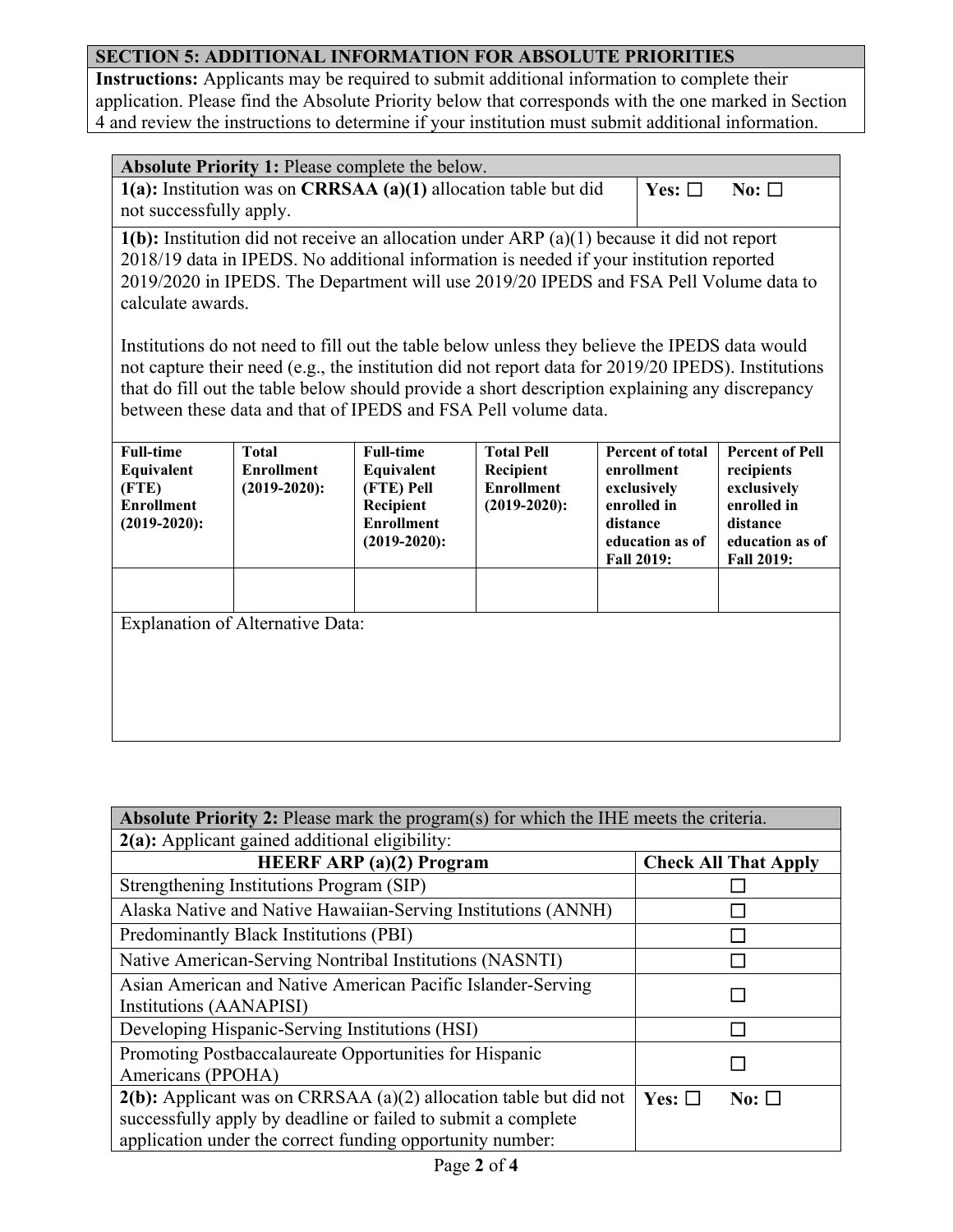**2(c):** If the applicant is a branch campus designated as eligible under titles III and V of the HEA (according to the FY 2021 Eligibility Matrix), please provide the following: **Full-time Equivalent (FTE) Enrollment (2019-2020): Total Enrollment (2019-2020): Full-time Equivalent (FTE) Pell Recipient Enrollment (2019-2020): Total Pell Recipient Enrollment (2019-2020): Percent of total enrollment exclusively enrolled in distance education as of Fall 2019: Percent of Pell recipients exclusively enrolled in distance education as of Fall 2019:**

**Absolute Priority 3:** Please provide a description of the methodological issue that resulted in the ARP (a)(1) award that did not reflect the institution's enrollment due to (1) an institutional merger that was not captured in its CRRSAA section 314(a)(1) allocation or (2) a Title IV PPA effective date that did not allow for inclusion of the institution's Pell recipients in the formula.

Description of the Methodological Issue:

The Department will use 2019/20 IPEDS and FSA Pell Volume data to calculate awards.

Institutions do not need to fill out the table below unless they believe the IPEDS data would not capture their need. Institutions that do fill out the table below should provide a short description explaining any discrepancy between these data and that of IPEDS and FSA Pell volume data.

| <b>Full-time</b>  | <b>Total</b>    | <b>Full-time</b>  | <b>Total Pell</b> | <b>Percent of total</b> | <b>Percent of Pell</b> |
|-------------------|-----------------|-------------------|-------------------|-------------------------|------------------------|
| Equivalent        | Enrollment      | Equivalent        | Recipient         | enrollment              | recipients             |
| (FTE)             | $(2019-2020)$ : | (FTE) Pell        | <b>Enrollment</b> | exclusively             | exclusively            |
| <b>Enrollment</b> |                 | Recipient         | $(2019-2020)$ :   | enrolled in             | enrolled in            |
| $(2019 - 2020)$ : |                 | <b>Enrollment</b> |                   | distance                | distance               |
|                   |                 | $(2019 - 2020)$ : |                   | education as of         | education as of        |
|                   |                 |                   |                   | <b>Fall 2019:</b>       | <b>Fall 2019:</b>      |
|                   |                 |                   |                   |                         |                        |
|                   |                 |                   |                   |                         |                        |
|                   |                 |                   |                   |                         |                        |

Explanation of Alternative Data: